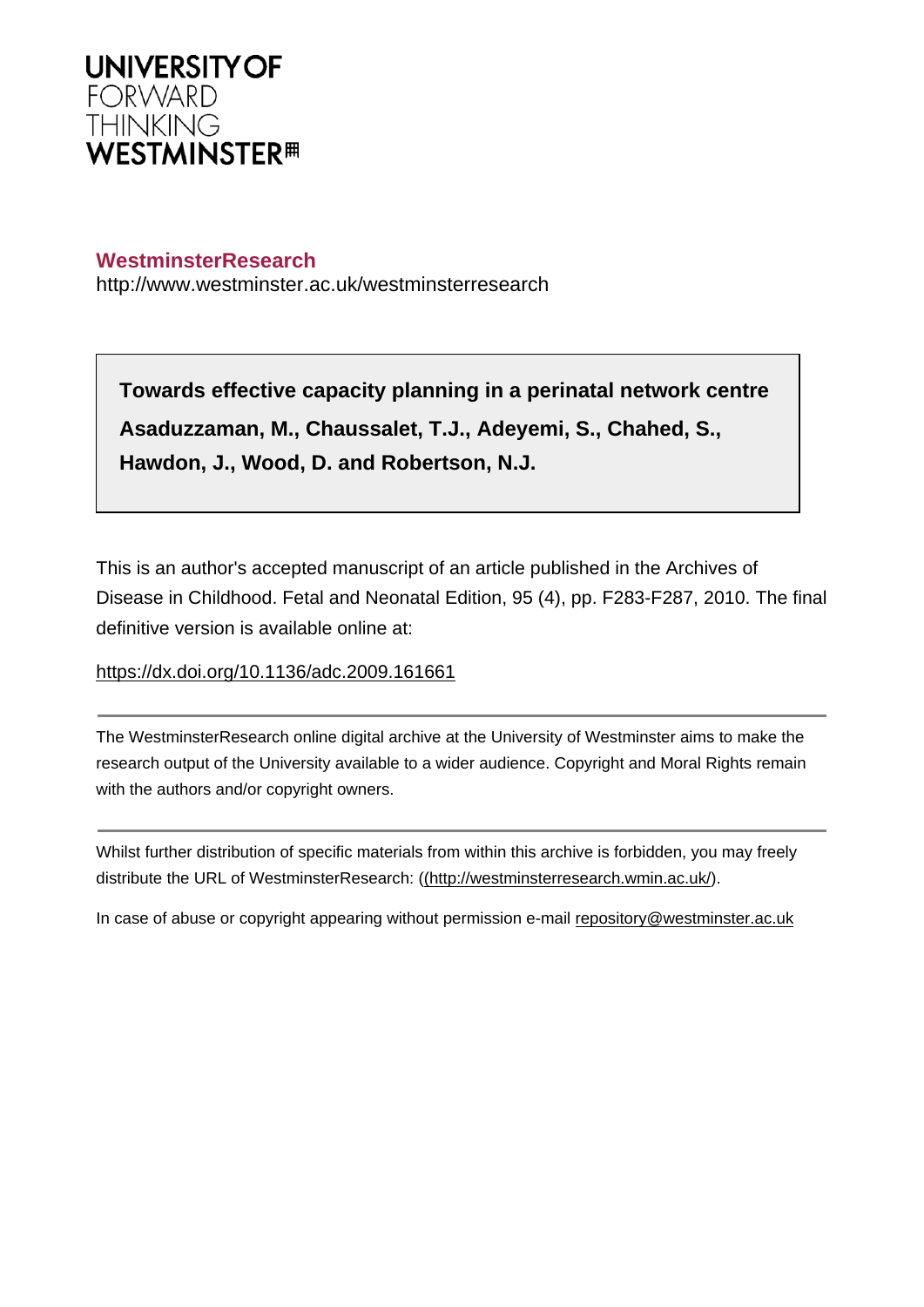# **Towards effective capacity planning in a perinatal network centre**

Md Asaduzzaman<sup>1</sup>, Thierry J Chaussalet<sup>1</sup>, Shola Adeyemi<sup>1</sup>, Salma Chahed<sup>1</sup>, Jane Hawdon<sup>2,3</sup>, Daniel Wood<sup>3</sup>, Nicola J Robertson<sup>2,3</sup>

<sup>1</sup>Health and Social Care Modelling Group, Department of Information Systems and Computing, School of Electronics and Computer Science, University of Westminster, London, UK <sup>2</sup>EGA UCL Institute for Women's Health, University College London, London, UK <sup>3</sup>North Central London Perinatal Network Board, University College London NHS Trust, London, UK

Address for correspondence: Thierry J Chaussalet Health and Social Care Modelling Group Department of Information Systems and Computing School of Electronics and Computer Science, University of Westminster 115 New Cavendish Street, London W1W 6UW UK

Keywords: queueing model, overflow, admission rejection, neonatal unit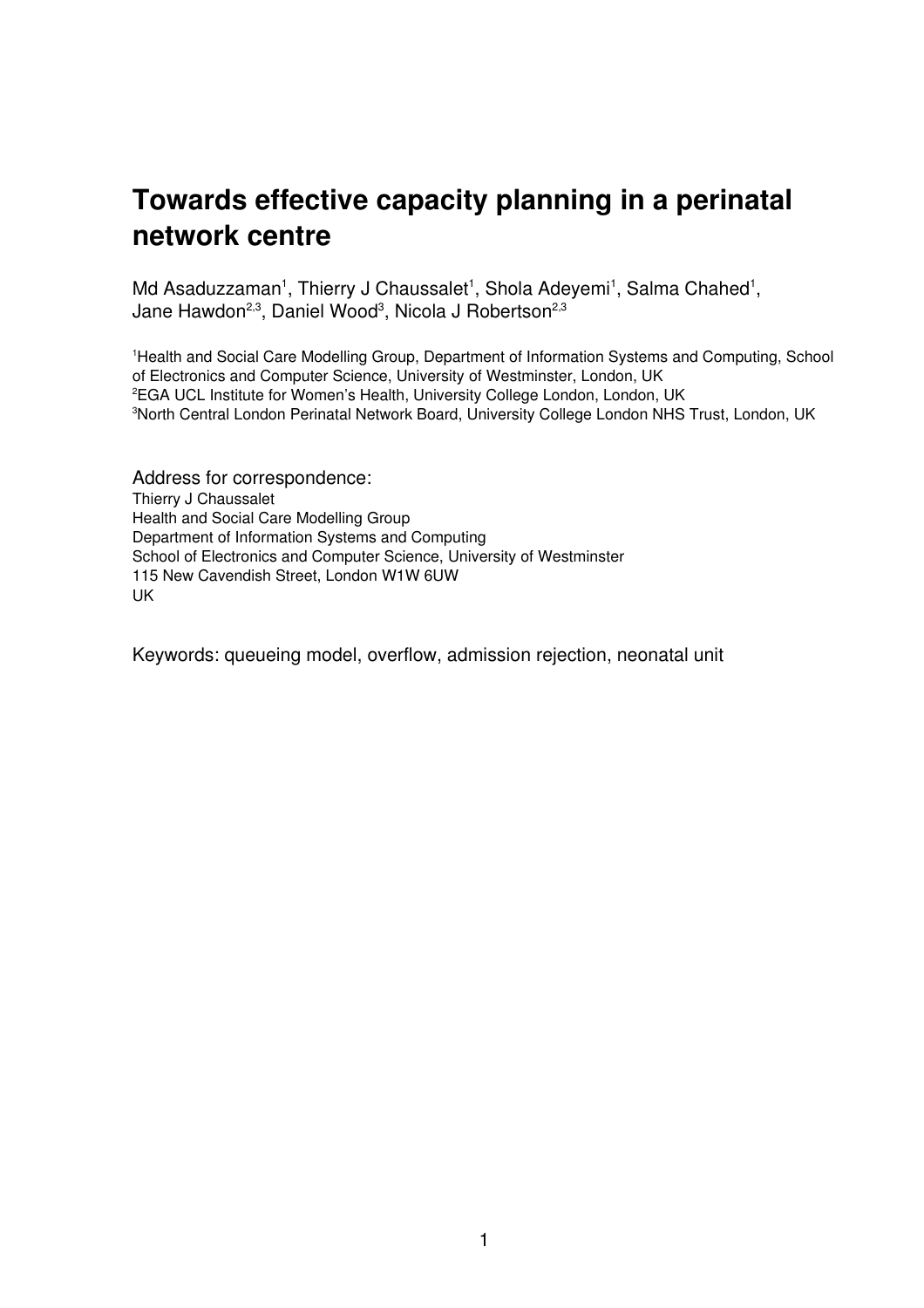# **ABSTRACT**

**Objective:** To study the arrival pattern and length of stay in a neonatal intensive care/high dependency unit (NICU/HDU) and special care baby unit (SCBU) and impact of capacity shortage in a perinatal network centre. To provide an analytical model for improving capacity planning.

**Methods:** The data used for this study have been collected through the South England Neonatal Database (SEND) and the North Central London Perinatal Network Transfer Audit between 1 January and 31 December 2006 for neonates admitted and refused from the neonatal unit at University College London Hospital (UCLH). Exploratory data analysis was performed. A queueing model is proposed for capacity planning of a perinatal network centre.

**Outcome measures:** Predicted number of cots required with existing arrival and discharge patterns; impact of reducing length of stay.

**Results:** In 2006, 1002 neonates were admitted to the neonatal unit at UCLH, 144 neonates were refused admission to the NICU and 35 to the SCBU. The model shows the NICU requires 7 more cots to accept 90% neonates at the NICU. The model also shows admission acceptance can be increased by 8% if length of stay can be reduced by 2 days.

**Conclusion:** The arrival, length of stay and discharge of neonates having gestational age < 27 weeks were the key determinants of capacity. The queuing model can be used to determine the cot capacity required for a given tolerance level of admission rejection.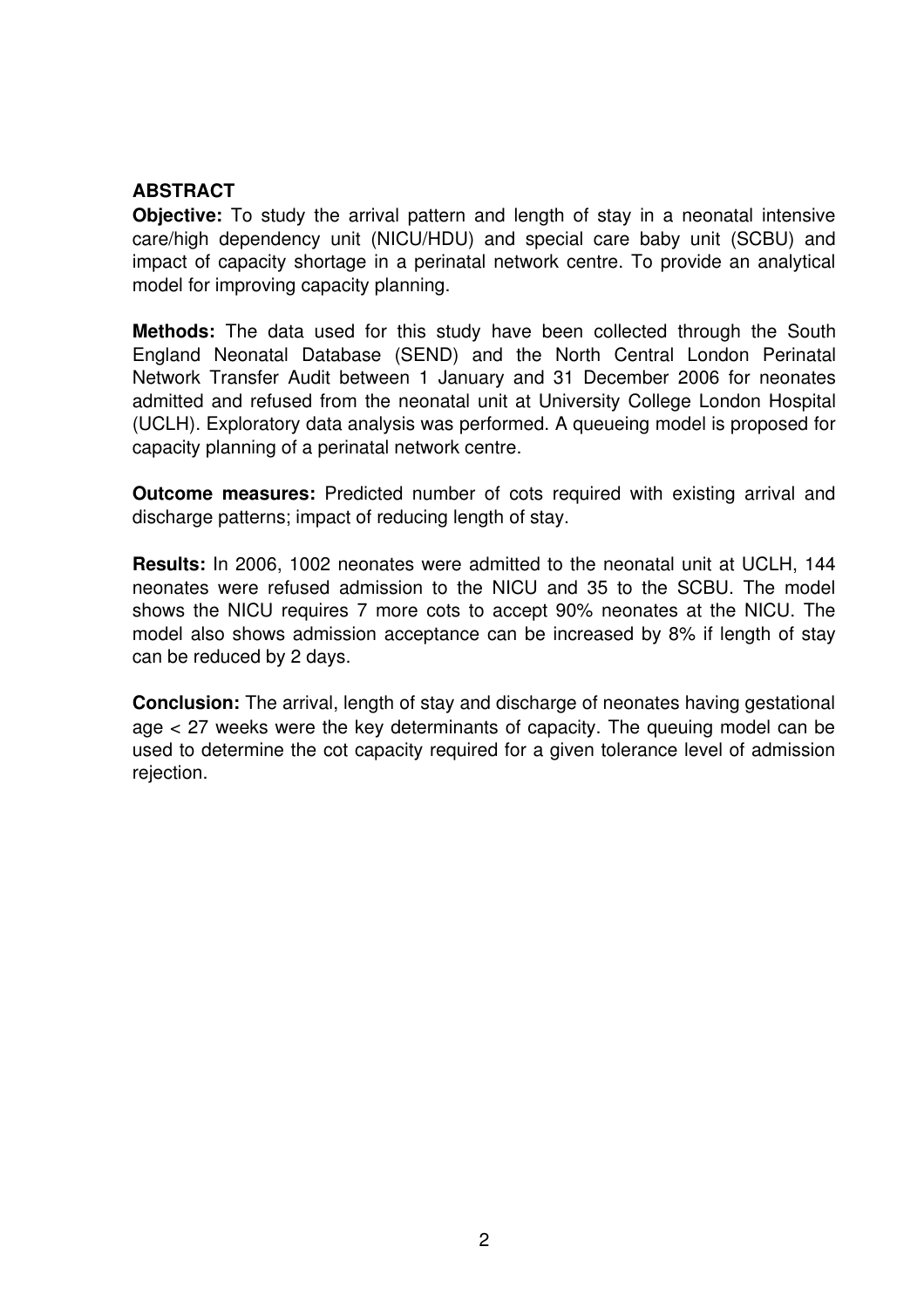#### **INTRODUCTION**

Every year over 80,000 (approximately 10%) neonates are born premature, very sick, or very small and require some form of specialist support in the United Kingdom<sup>4,6</sup>. Neonatal services aim to offer high quality care for these vulnerable babies. Over a six-month period in 2006-07, neonatal units were shut to new admissions for an average of 24 days<sup>4</sup>. One in ten units exceeded its capacity for intensive care for more than 50 days during the six-month period<sup>4</sup>. Therefore, capacity planning is a major concern for all neonatal units in the UK.

Neonatal care is provided in specialist units that are graded into three levels set by the British Association of Perinatal Medicine<sup>3</sup> (BAPM). A level 1 unit provides special care which is the least intensive and most common type of care. In this unit, neonates may need to be fed through a tube, be supplied with extra oxygen or treated with ultraviolet light for jaundice. In a level 2 unit, neonates may also receive high dependency care such as breathing via continuous positive airway pressure or intravenous feeding, and short-term intensive care. A level 3 unit provides the whole range of medical neonatal care: special care, high dependency care, and intensive care. In intensive care, neonates will often be on a ventilator and need constant care to be kept alive. It is a national recommendation that neonates with complex needs or requiring long periods of respiratory support have their initial care in a level 3 unit.

Managed clinical networks for neonatal care were established in 2004 to achieve an appropriate level of care in the right place<sup>7</sup>, and have for basic aim to provide all levels of care for 95% of mothers and neonates within the network area where they live. A neonatal/perinatal network is organised in such a way that there is at least one level 3 unit which closely works with other level 2 and level 1 units. The 182 neonatal units established in England are organized through 24 networks<sup>8</sup>. In London 5 neonatal networks were set up to coordinate and manage neonatal care. The North Central London Perinatal Network (NCLPN) consists of six neonatal units based at Barnet, Chase Farm, Whittington, Royal Free, Great Ormond Street and University College London Hospital (UCLH), which is the only level 3 unit in the network and referred to as the perinatal network centre.

Queueing models are among the most popular and suitable health care modelling techniques for stochastic systems. Many queueing models, found in the literature, have been used to determine bed requirement and allocation, staff and manpower planning, resource utilisation and planning, patient flow, etc<sup>2</sup>. With a minimum data requirement (random arrival pattern and length of stay), these models can give immediate estimates of quantities such as the number of beds required for given levels of service, and immediate answers to many 'what if' scenarios. Another important aspect of queueing models is that they can be easily implemented as a user-friendly decision support tool, for instance, within a spreadsheet environment.

This study tries to discover the potential impact of capacity shortage of a perinatal network centre and aims to develop a queueing model-based capacity planning tool for a neonatal unit considering the proportion of rejected admission.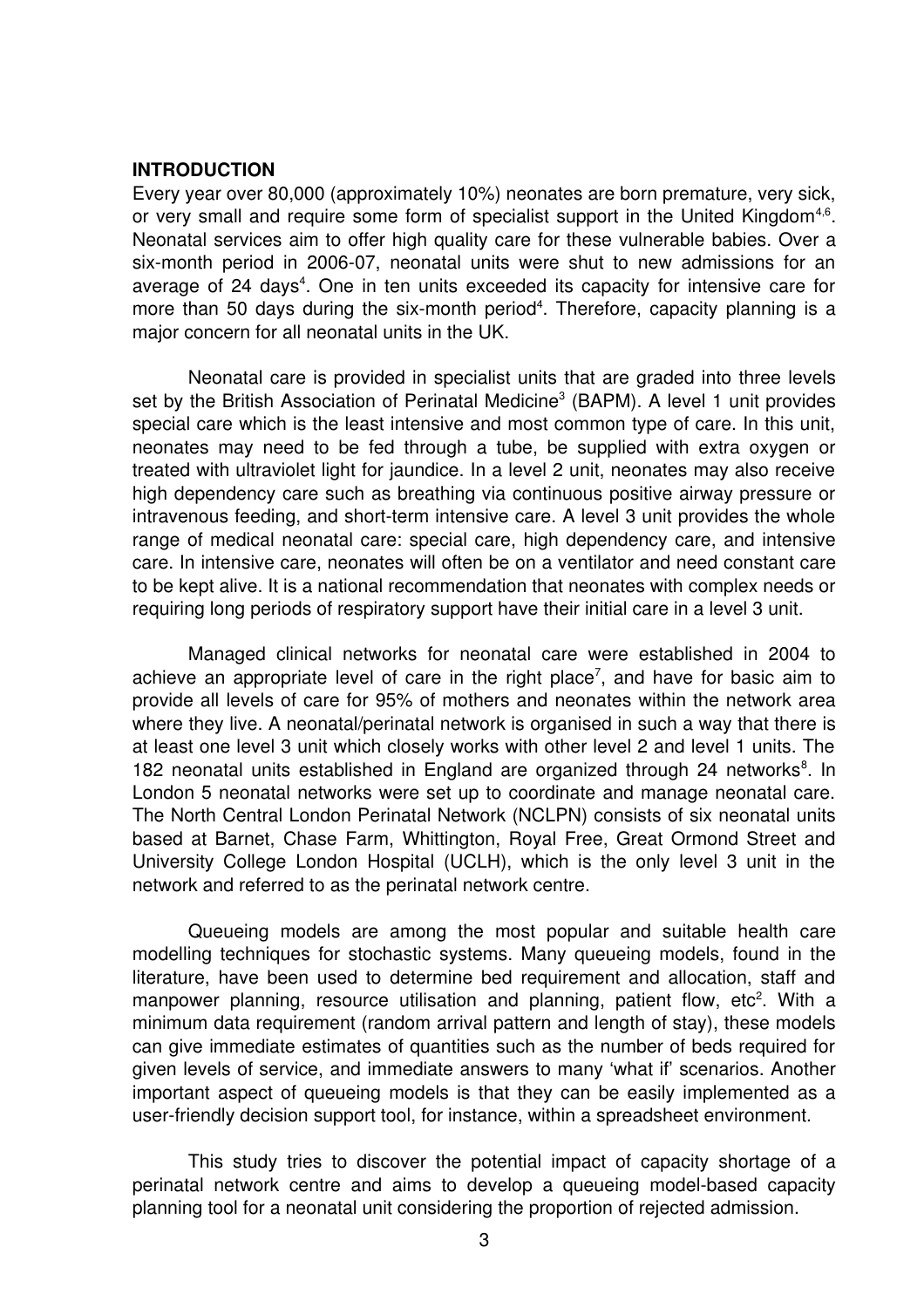# **METHODS**

## **Settings and patients**

This study concerns the UCLH level 3 neonatal unit, which comprises a neonatal intensive care unit (NICU) and a special care baby unit (SCBU). The NICU provides neonatal intensive care and high dependency care, while the SCBU provides special care. In 2006, UCLH consisted of 12 NICU cots and 15 SCBU cots. Temporary care was also provided in 8 transitional care (TC) cots.

The data have been collected through the South England Neonatal Database (SEND) and the North Central London Perinatal Network Transfer Audit between 1 January and 31 December 2006. The SEND database contains information about neonates cared for at any neonatal unit in the South England area including UCLH. The data provide comprehensive and accurate information about each neonate's stay in the NICU and SCBU, including dates and times of arrival/discharge, source and reason of admission, birth weight and gestational weeks. But it does not include information on neonates whose admission requests were rejected. The NCLPN Transfer Audit contains records of requests for admission and of transfers of mothers and neonates throughout the network. Therefore, to explore the actual arrival pattern, information on all neonates admitted to the neonatal unit at UCLH between 1 January and 31 December 2006, has been merged with the NCLPN Transfer Audit data. Agreement from the Caldicott Guardian was obtained from each Trust. The study involved data collected solely from secondary sources and fully anonymised, hence did not require ethics committee approval.

All 1002 neonates (SEND database) cared for at the UCLH neonatal unit in the year 2006 were considered eligible for this study. Of the 1002 neonates who were admitted to UCLH in 2006 31% were cared for at the intensive care and high dependency units and the remaining were cared for at the special care unit. During the year, at least 144 neonates (33%) were refused admission to NICU and 35 (4%) to SCBU.

## **Mathematical analyses**

Exploratory data analysis was performed to discover the sources of admission of neonates, their booked place of delivery, place of birth, reasons for admission and discharge destination. Patterns of admission requests and length of stay of neonates for each category of care have been estimated. A queueing model was developed to study the influence of cot capacity, admissions and length of stay on admission rejection.

## **RESULTS**

## **Activity of UCLH in 2006 and impact of capacity shortage**

Of the 1002 neonates admitted at UCLH in 2006, 83% had UCLH as their booked place of delivery, 7% were booked in other neonatal units within the network, and 10% came from outside the network (Table 1). So, 90% babies admitted at UCLH are covered by the network. The place of birth of 95% of these neonates was UCLH since mothers expected to qive birth to neonates with  $\langle 27 \rangle$  qestational age are transferred to UCLH. Of the 1002 neonates, 39% were admitted for neonatal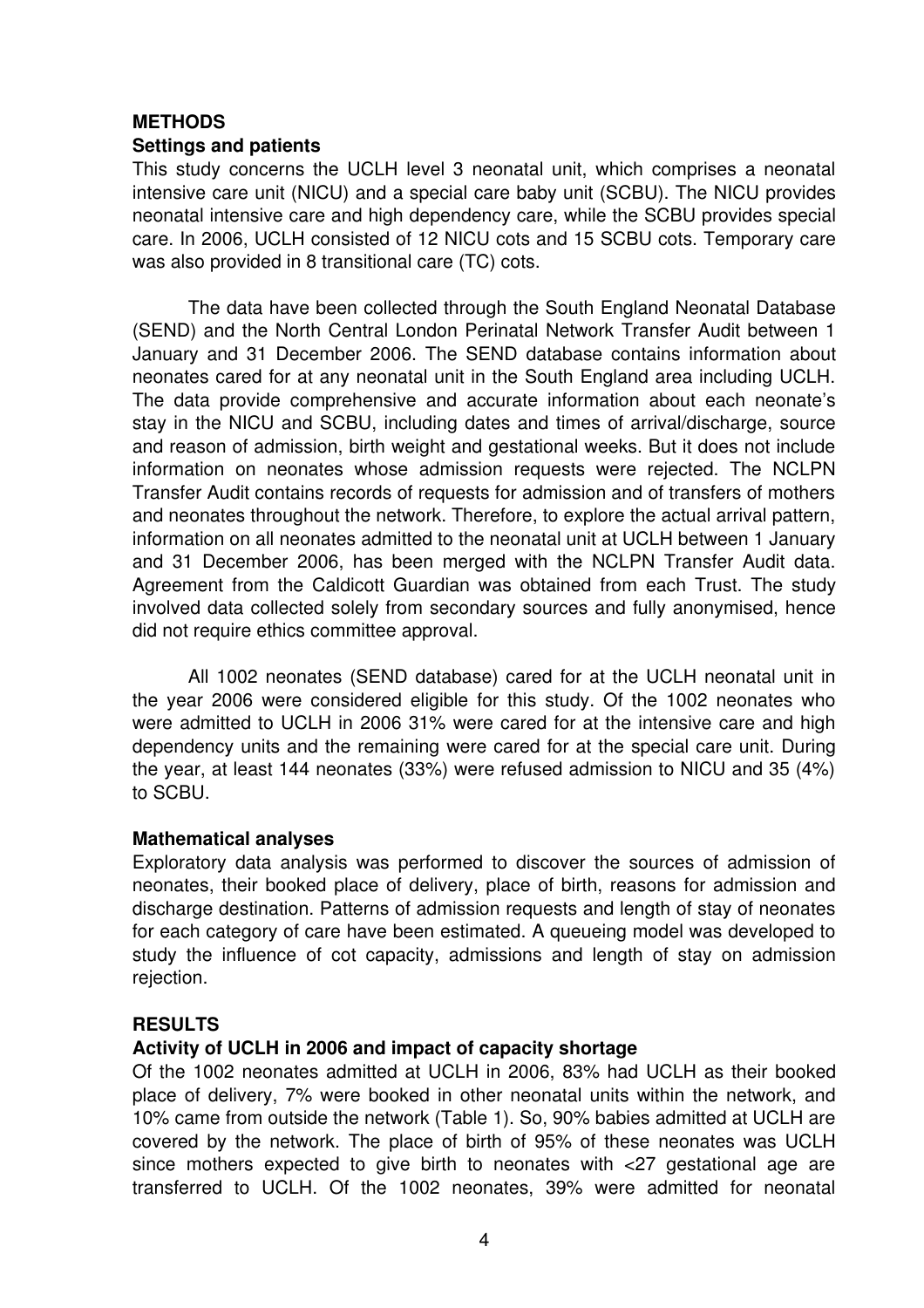intensive or high dependency care (NICU), 40% for special care (SCBU), and 21% for transitional care (TC). Table 2 shows the length of stay (LoS) of neonates at NICU and SCBU. Although the mean LoS was 14 days at the NICU and 8 days at the SCBU, few neonates stayed up to 127 days at the NICU and 52 days at the SCBU.

Fig 1 and Fig 2 show monthly admission and rejection patterns at the NICU and the SCBU in 2006. A high number of admission requests (33%) were rejected from the NICU throughout the year; this suggests a significant and steady capacity shortage. A lower rejection level (5%) is observed at the SCBU. Among rejected babies at NICU, more than 60% were from outside the network, and at SCBU-TC, 82% were from network area and the rest (18%) from outside network. Due to the random nature of arrival and length of stay of neonates at the unit, cot occupancy is also random. Fig 3 and Fig 4 show the weekly mean number of cots occupied at the NICU and the SCBU. Fig 3 shows the UCLH NICU unit had to run beyond its 12-cot capacity more than half the year. Fig 4 shows that all 15 funded special care cots were occupied most of the year and the 8 transitional care cots were used frequently. It is clear from Fig. 1-4 that neonates were overflowed and a considerable number of neonates were rejected from UCLH neonatal unit due to overall capacity shortage.

#### **Modelling UCLH and analysis for capacity planning**

A queueing network model is used for capacity planning of the UCLH neonatal unit based on a framework developed by Asaduzzaman et al<sup>2</sup>. Fig 5 shows the proposed model for UCLH with NICU and SCBU. A detailed flow of neonates is also demonstrated in the figure. An admission request can be either accepted or rejected based on the availability of cots. To capture overflow, we assume that when all cots are occupied at NICU, then a neonate requiring intensive or high dependency care overflows to SCBU only if a SCBU cot is available and eventually brought back to NICU upon availability of a NICU cot. Similarly a neonate requiring special care will be overflowed to TC depending upon demand and circumstances if all SCBU cots are blocked.

Based on these assumptions using the model we derive the admission rejection probability for different number of cot combinations for all categories of care. The decision on number of cots can be made considering their corresponding admission rejection probability.

Fig 6 shows the admission rejection probability at NICU against the number of cots, and also presents different scenarios. The figure indicates that, with 12 cots, the probability that the NICU will reject an admission request is 0.33. In order to accept 90% of the admission requests, 7 extra cots are required. The figure also explores the effect of shortening the average LoS at NICU by 2 days – assuming this is not detrimental to the quality of care. The model shows that, with an average LoS reduction of 2 days, 7% more neonates could be accepted at NICU with the current 12 NICU cots, while, to accept 90% of admission requests, 5 extra cots would be sufficient instead of 7. With a 10% increase in the arrival rate, 9 extra cots would be required with the current average LoS, while 6 extra cots would be sufficient if the average LoS could be reduced by 2 days. Fig 7 shows the admission rejection probability at SCBU against the number of cots.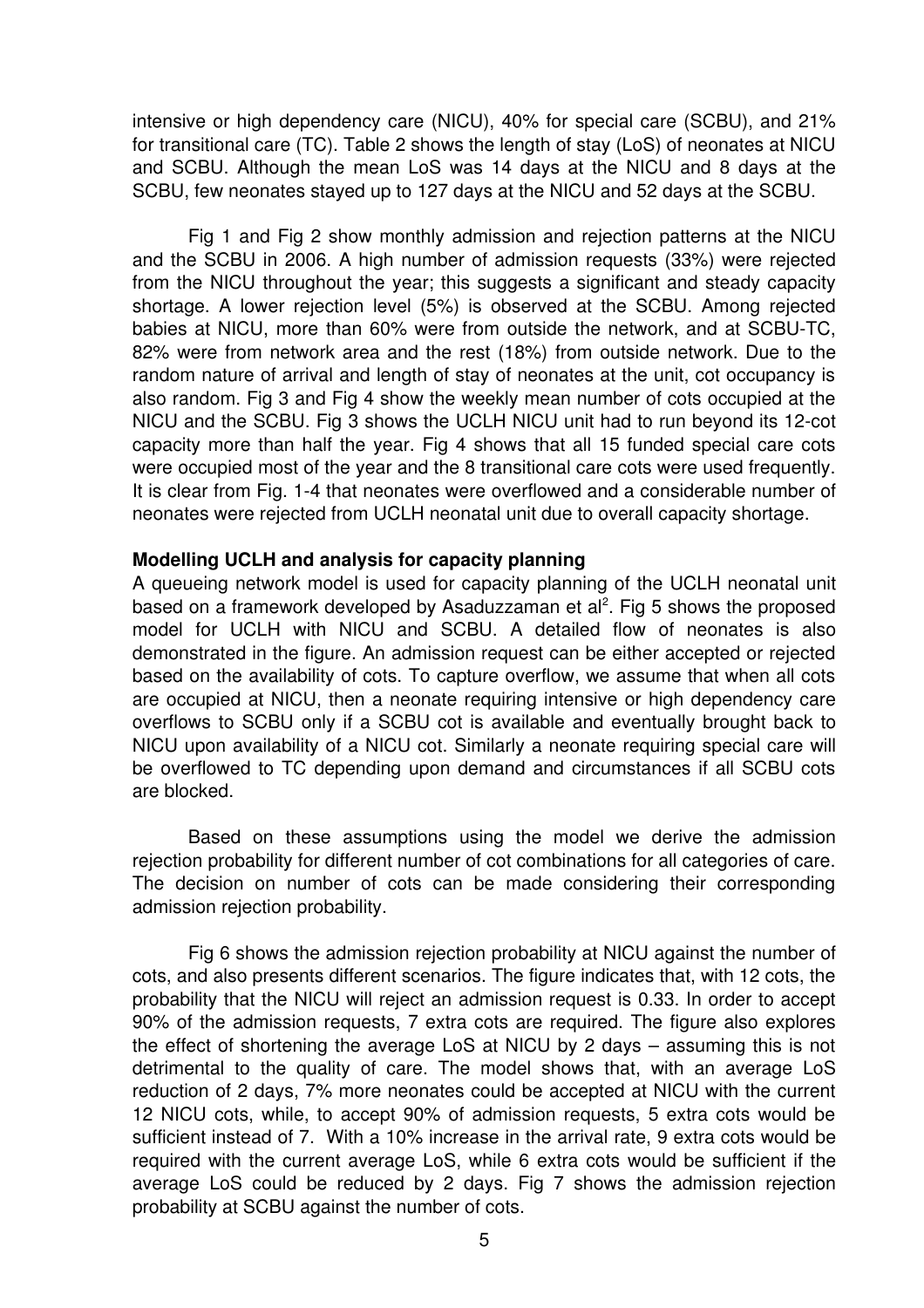Table 3 summaries the rejection probabilities for the NICU and SCBU+TC. With the existing 15 SCBU and 8 TC cots, the rejection probability is 0.056 at SCBU. The rejection probability estimated with the model matches the observed rejection probability.

# **DISCUSSION**

Our findings from the data analyses clearly show that UCLH neonatal unit has rejected a huge number of admission requests. The majority of these are from NICU and a small number from SCBU. The proposed model takes the issue of overflow into account while deriving the required number of cots for any specified level of admission request rate in both levels. The model shows that 7 more cots are required at NICU to be able to accept 90% of admission requests at UCLH NICU. Table 3 shows the comparison of model results with the observed values. The estimated rejection probabilities are close to the observed rejection probabilities which imply the proposed model works accurately and can be used to determine the number of cots required for each level of care in a neonatal unit. Another important aspect of the model is its application for testing different scenarios. For instance, with the existing 12 NICU cots, 7% more neonates could be admitted to NICU if the same high level of care could be provided in 2 days less than the current average time. Similarly other scenarios can also be tested. We could change the arrival patterns at all levels of care and determine the required number of cots.

Interestingly, the UCLH neonatal unit has moved at the end of 2008 to larger facilities and now has 15 SCBU cots (same as in 2006) and 17 NICU cots (5 more than in 2006). The model could be used to estimate the impact of this increased capacity on the rejection probability under various scenarios. For instance, assuming no change in arrival rate and average LoS, with 17 NICU cots the rejection probability at NICU is expected to drop from 0.3250 to around 0.17 while with 22 NICU cots, it would drop to under 0.05.

We believe the proposed model would help with solving capacity problem currently faced by many neonatal units in the UK. Although the model formulation has been developed for a specific perinatal network centre, it can be used for any level 3 (perinatal network centre) or level 2 units since their structures are similar. It can easily be extended to handle a completely separate HDU. In brief, the proposed model can serve as an important capacity planning tool for any neonatal unit. To achieve 95% target for the care of mothers and babies within the network area, some perinatal network centres or level 2 units often admit babies booked at units within the network, even when they are full. The model used here depends on a fairly uniform approach to arrivals of neonates and their movement between the various levels of care. Future work will consider the use of priority queueing models to take into account differences in arrivals and movements of babies according to their booked place of delivery. Seasonal or periodic variations in demand could not be confirmed with only one year of data. However, with more data available, they are likely to become visible. The models could be modified by adjusting arrival and LoS patterns for seasonal and periodic variations.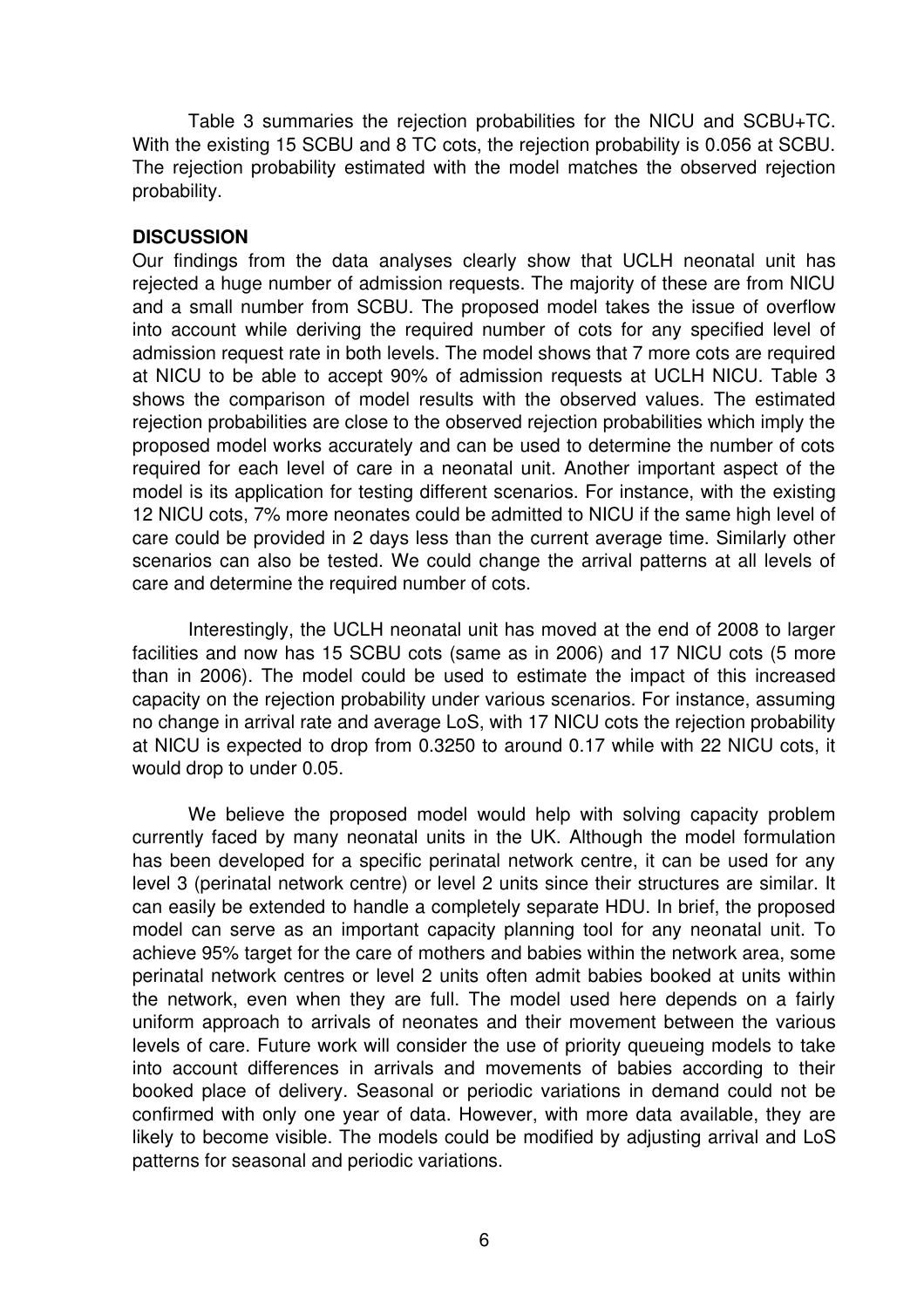This paper emphasises capacity planning for neonatal units in the UK to reduce the level of rejected admissions, which often result in high risk of neonatal mortality and extra cost. The findings of this paper should be of interest to the Department of Health (DH), health care researchers, neonatologists and perinatal network managers.

## **ACKNOWLEDGEMENTS**

We thank network manager and nurses in NCLPN, especially Olga Kurtinyank in Royal Free neonatal unit, and also all mothers and neonates cared at UCLH.

## **Competing interests**

The authors wish to declare that extramural funding, directed the delivery of this project or the writing of this manuscript, was not provided any company or granting agency. Support was provided solely from institutional and/or departmental sources.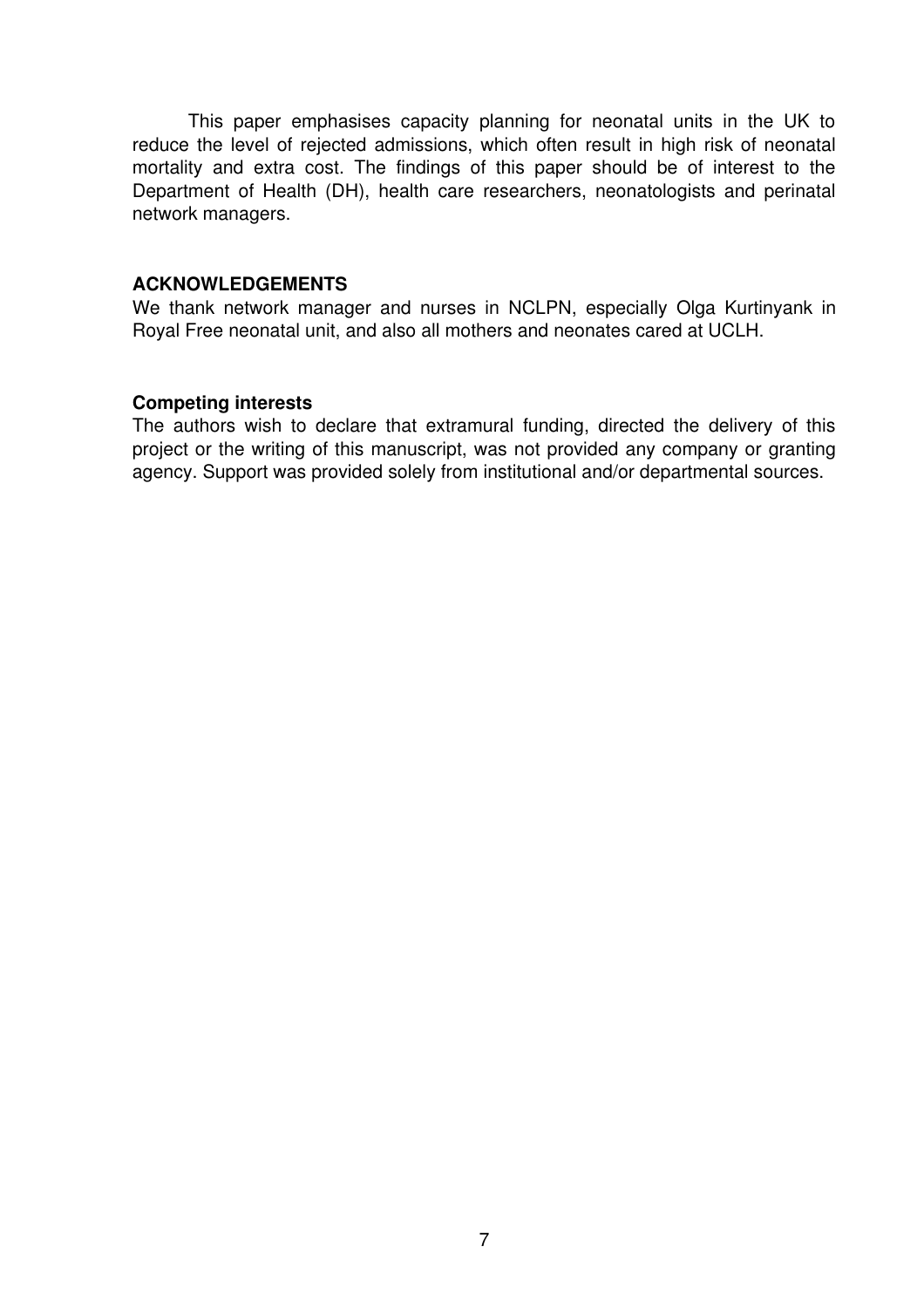# **What is already known on this topic?**

Neonatal units in the UK are rejecting a huge number of neonates due to capacity shortage.

# **What this study adds?**

A queueing model is developed for capacity planning of a neonatal unit in the UK. A substantial number of NICU cots are required to achieve 95% neonates to be admitted at UCLH neonatal unit.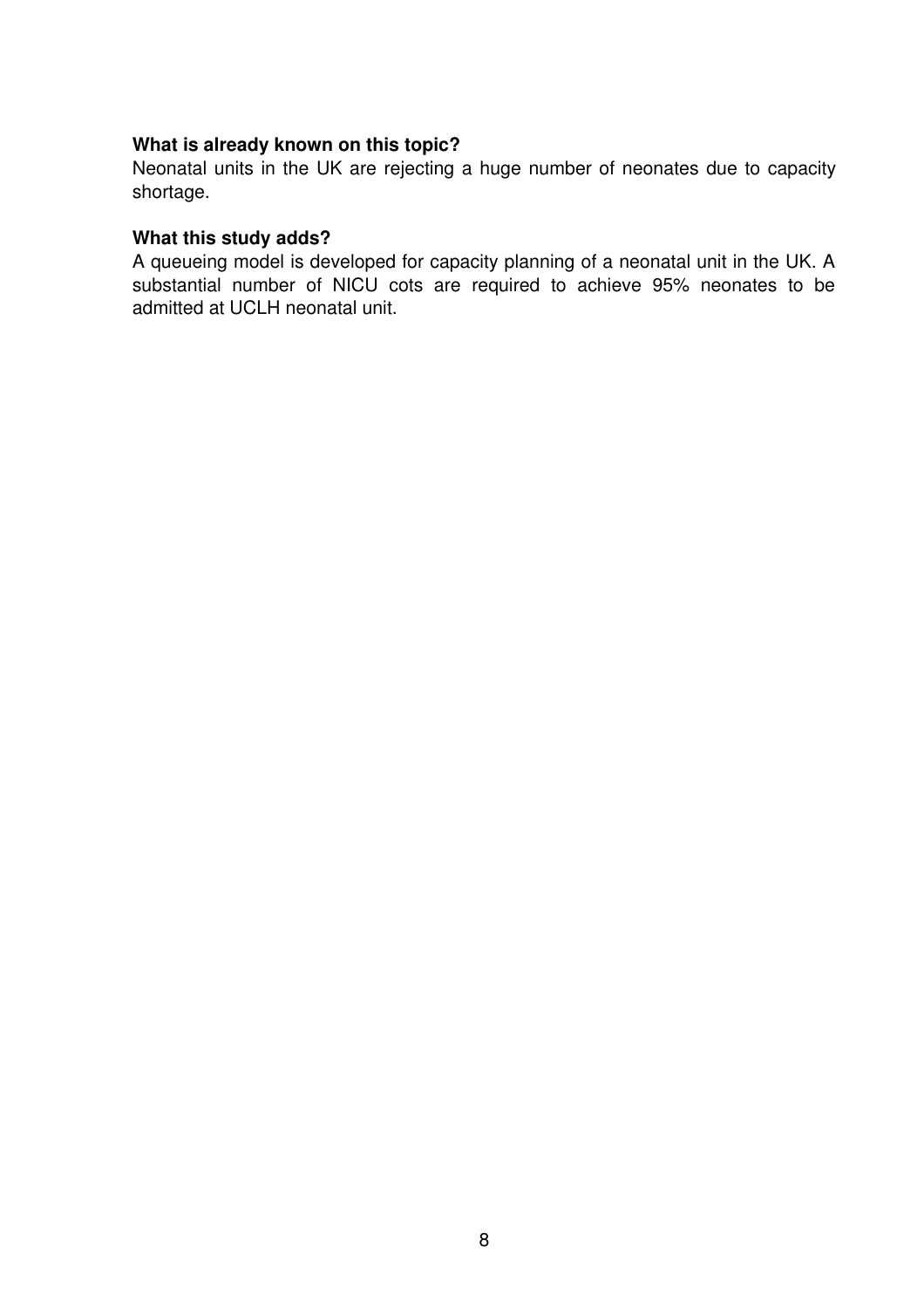# **REFERENCES**

- 1. **Asaduzzaman M**, Chaussalet TJ. Modelling and performance measure of a perinatal network centre in the United Kingdom, In Proc. 21th IEEE Intl. Sym. Com. Based Med. Sys., 2008, 50611.
- 2. **Asaduzzaman M**, Chaussalet TJ, Robertson NJ. A loss network model with overflow for capacity planning in neonatal unit, Ann. Oper. Res., 2009, Published online, DOI 10.1007/s10479-009-0548-x.
- 3. **British Association of Perinatal Medicine** (BAPM). Standards for hospitals providing neonatal intensive and high dependency care (Second Edition) and Categories of Babies Requiring Neonatal Care, 2001.
- 4. **Bliss**. Special delivery or second class: are we failing special care babies in the UK? Bliss - The Premature Baby Charity, 2007.
- 5. **Bliss**. Baby steps to better care, Bliss Baby Report, 2008.
- 6. **Department of Health**. Report of the neonatal intensive care services review group, 2003.
- 7. **Marlow N**, Gill, AB. Establishing neonatal networks: the reality, Arch. Dis. Child. Fetal Neonatal Ed. 2007, 92:F137-42.
- 8. **Redshaw M**, Hamilton K. A survey of current neonatal unit organisation and policy, Bliss The Premature Baby Charity and National Perinatal Epidemiology Unit, University of Oxford, 2005.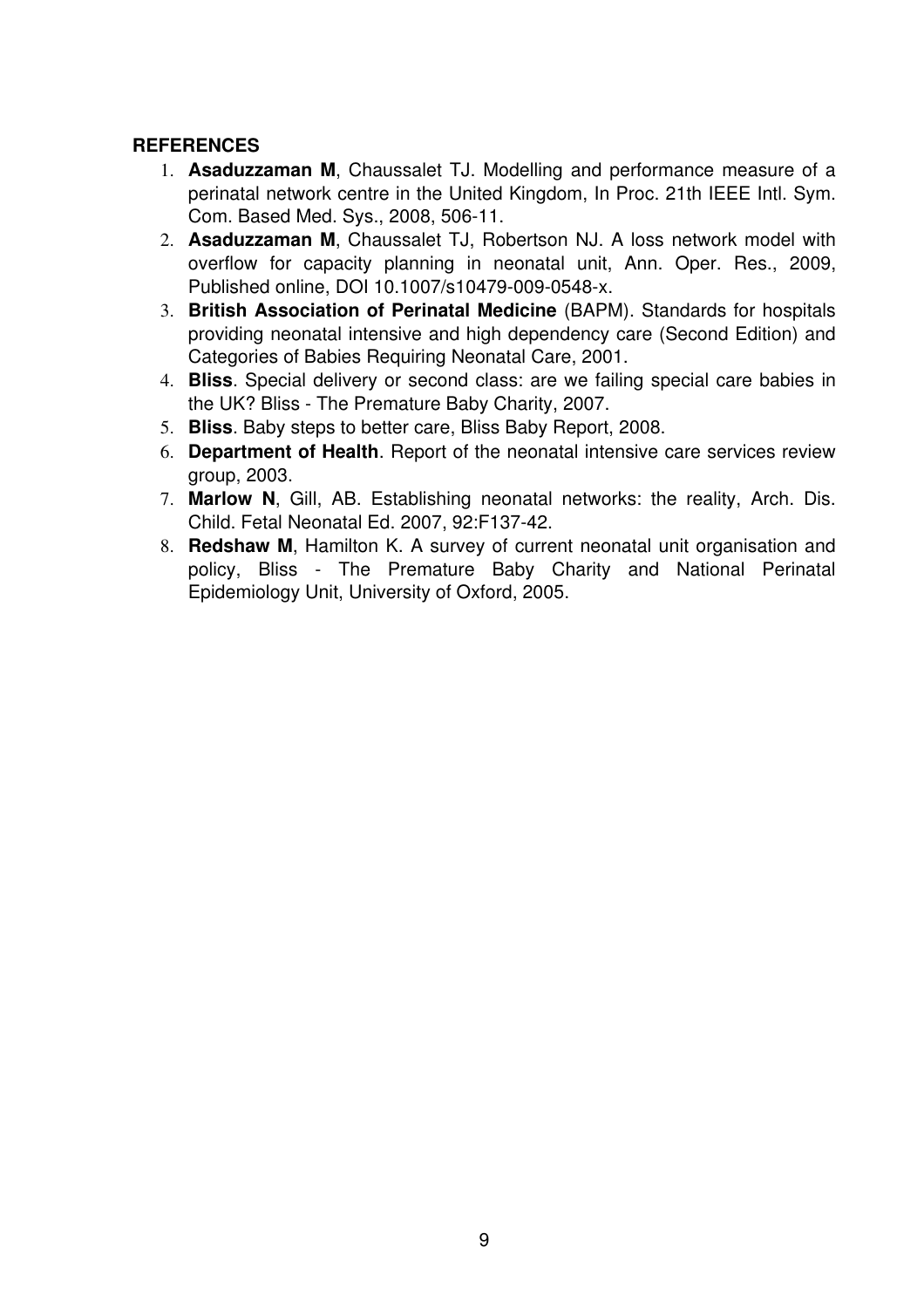**Table 1** Main characteristics of the study population (n=1002)

| Booked place of delivery        |    |
|---------------------------------|----|
| <b>Hospitals within NCLPN</b>   | 90 |
| <b>UCLH</b>                     | 83 |
| Other hospitals                 | 7  |
| <b>Hospitals outside NCLPN</b>  | 10 |
| Place of birth                  |    |
| <b>UCLH</b>                     | 95 |
| <b>Others</b>                   | 5  |
| Admission                       |    |
| <b>NICU</b>                     | 39 |
| <b>SCBU</b>                     | 40 |
| <b>TC</b>                       | 21 |
| Discharge destination from NICU |    |
| <b>SCBU</b>                     | 66 |
| Discharged                      | 34 |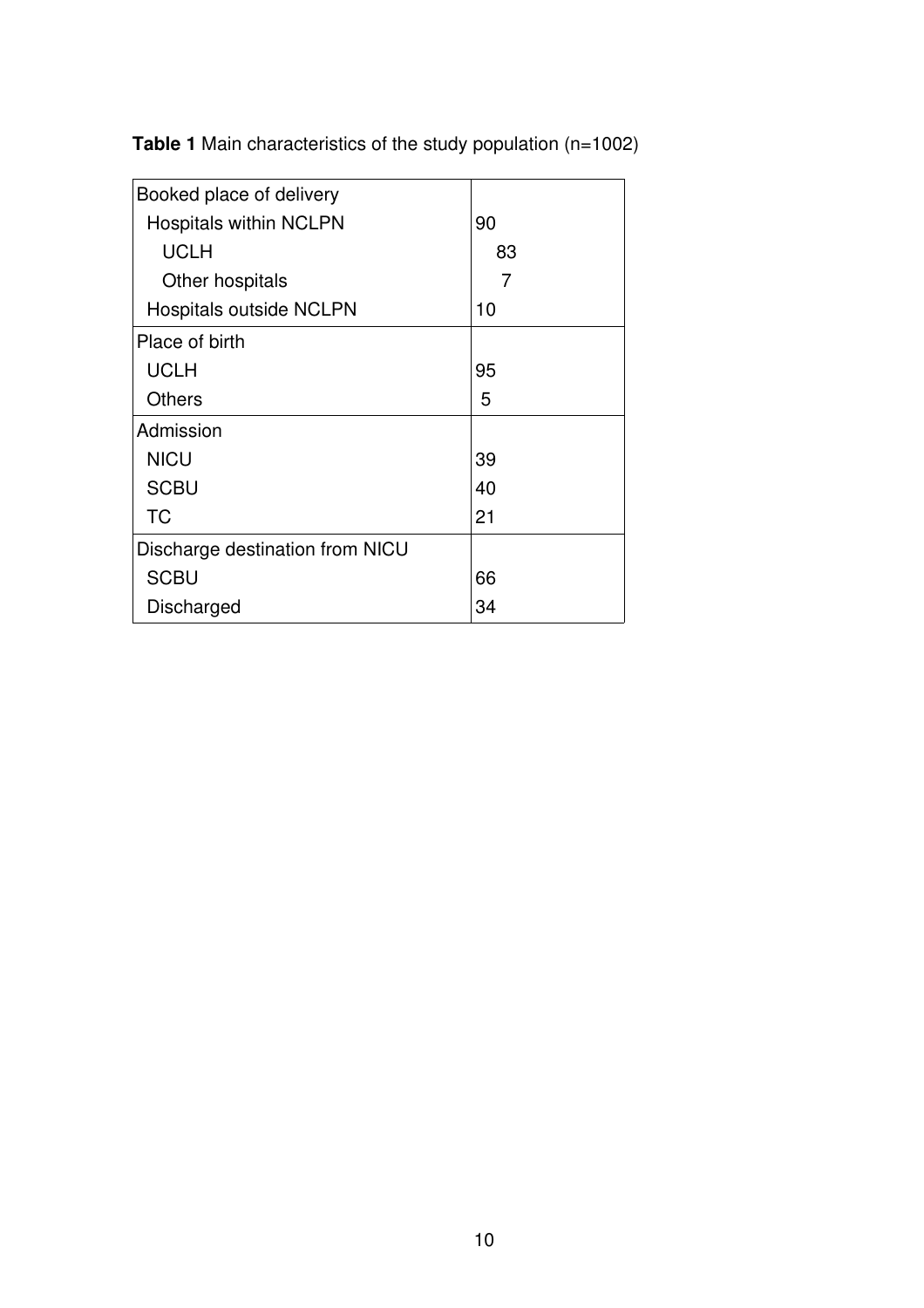| Length of stay | <b>Days</b> |
|----------------|-------------|
| <b>NICU</b>    |             |
| Max.           | 127         |
| Mean           | 14.1        |
| <b>SD</b>      | 20.3        |
| <b>SCBU</b>    |             |
| Max.           | 52          |
| Mean           | 7.8         |
| SD             | 7.6         |

**Table 2** Length of stay pattern of neonates at NICU and SCBU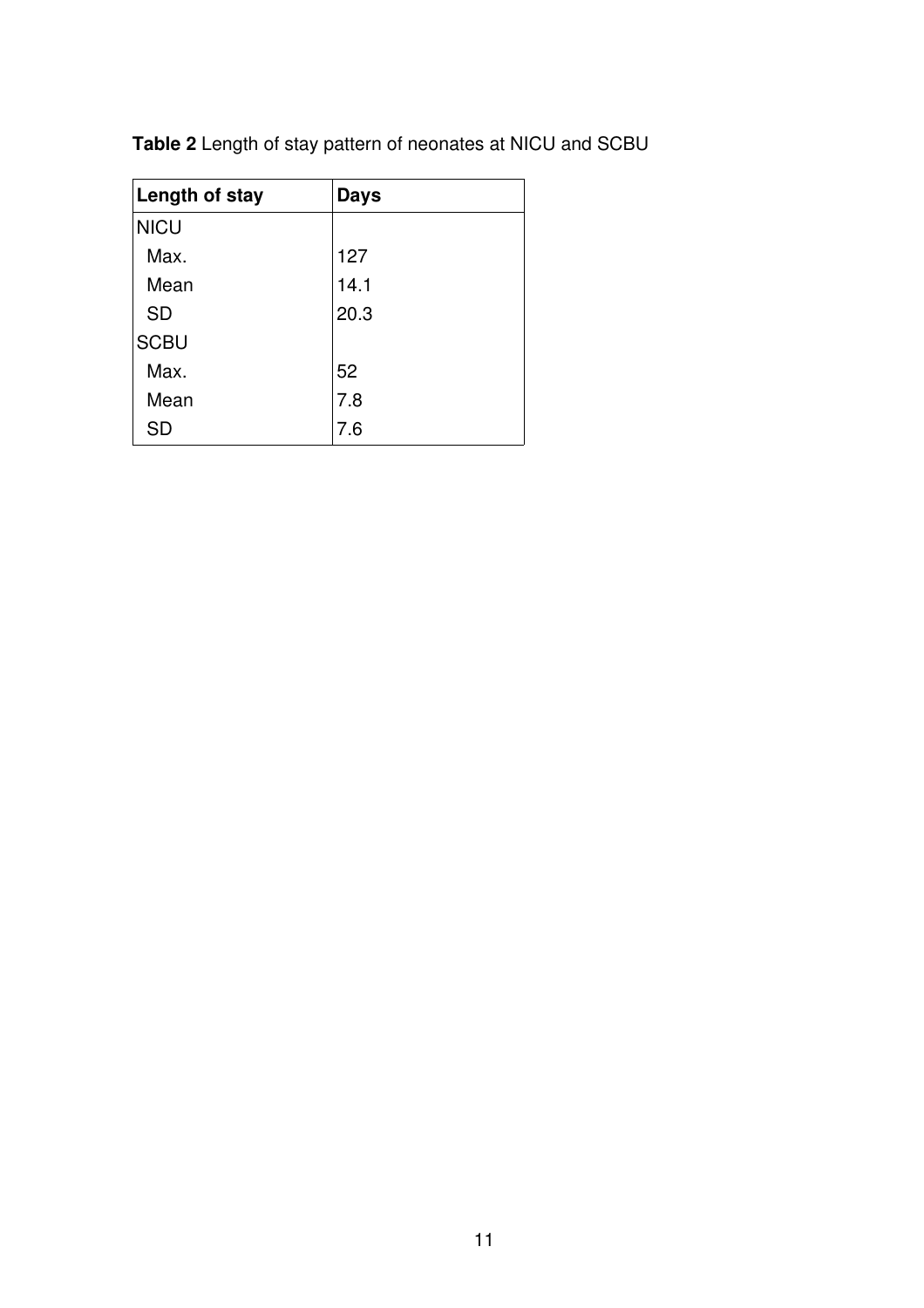|             |          | <b>Observed</b>  | <b>Estimated rejection probability</b> |                |
|-------------|----------|------------------|----------------------------------------|----------------|
|             | Cot      | <b>Rejection</b> | Standard model*                        | Proposed model |
| <b>UCLH</b> | capacity | probability      |                                        |                |
| <b>NICU</b> | 12       | 0.325            | 0.377                                  | 0.333          |
| SCBU (TC)   | 15(8)    | 0.038            | 0.070                                  | 0.056          |

**Table 3** Comparison of rejection probabilities between models

\*As in Asaduzzaman and Chaussalet  $(2008)^1$ .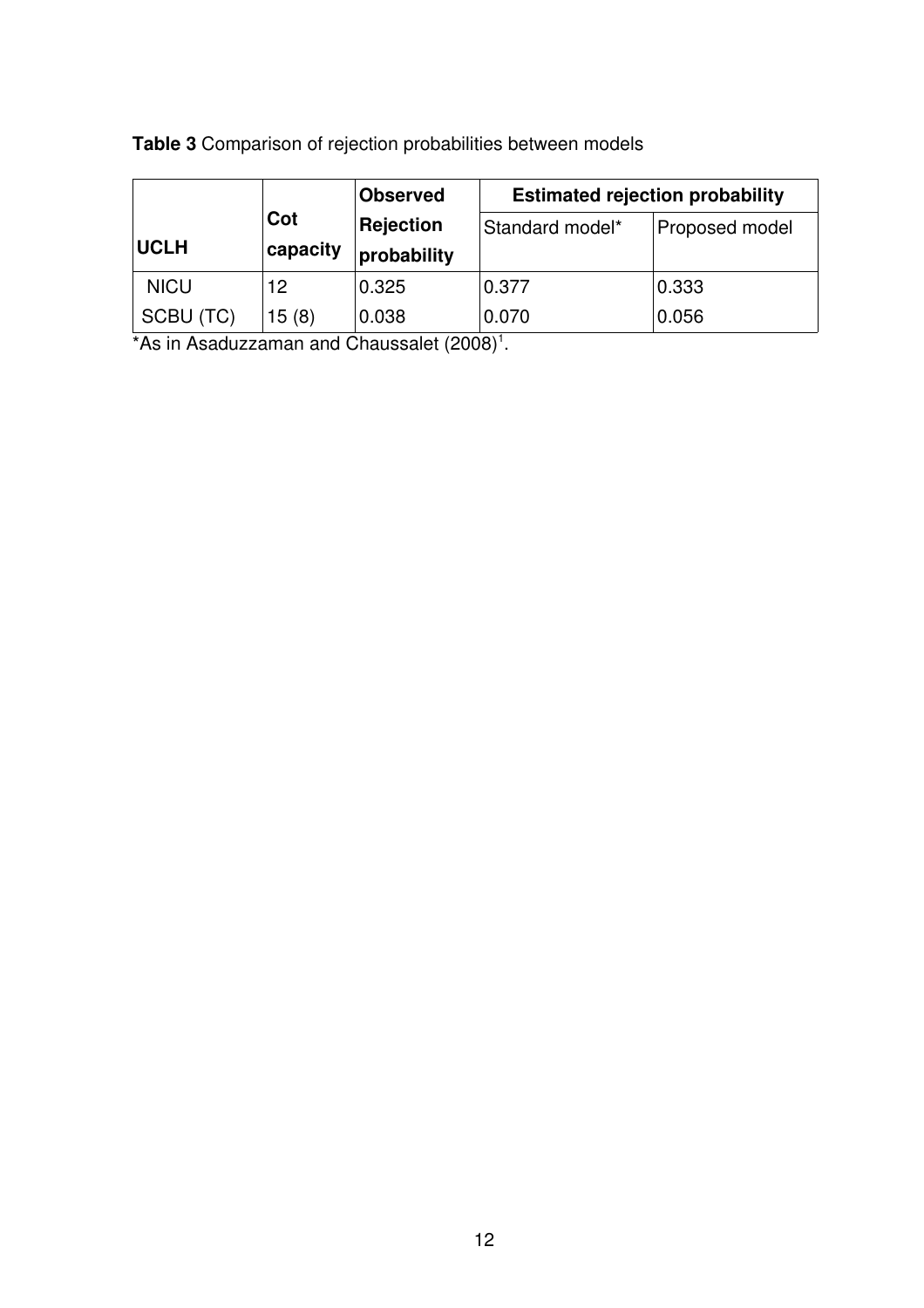

Figure 1 Area curve for rejected admission requests and neonates cared at UCLH NICU.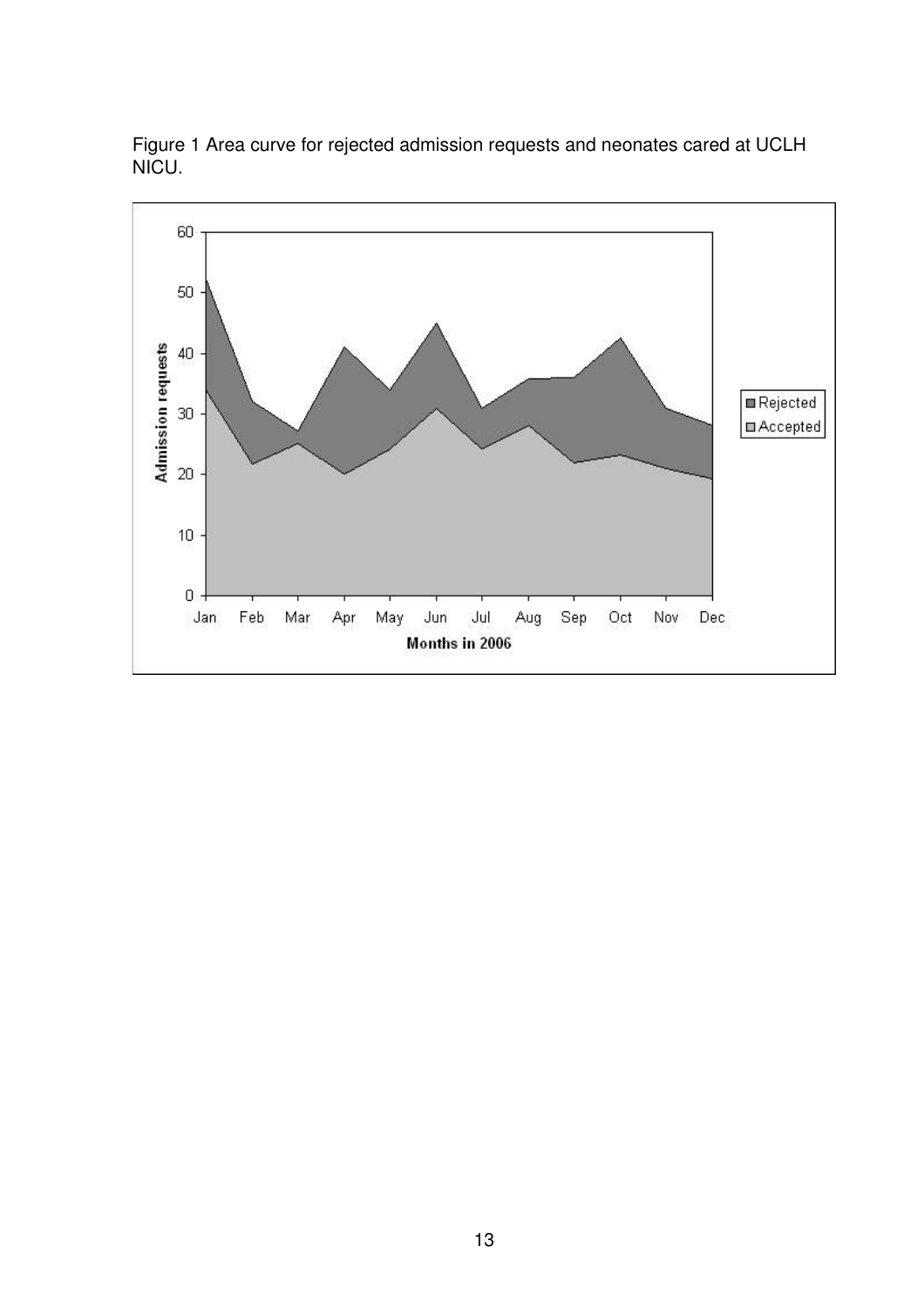

Figure 2 Area curve for rejected admission requests and neonates cared at UCLH SCBU.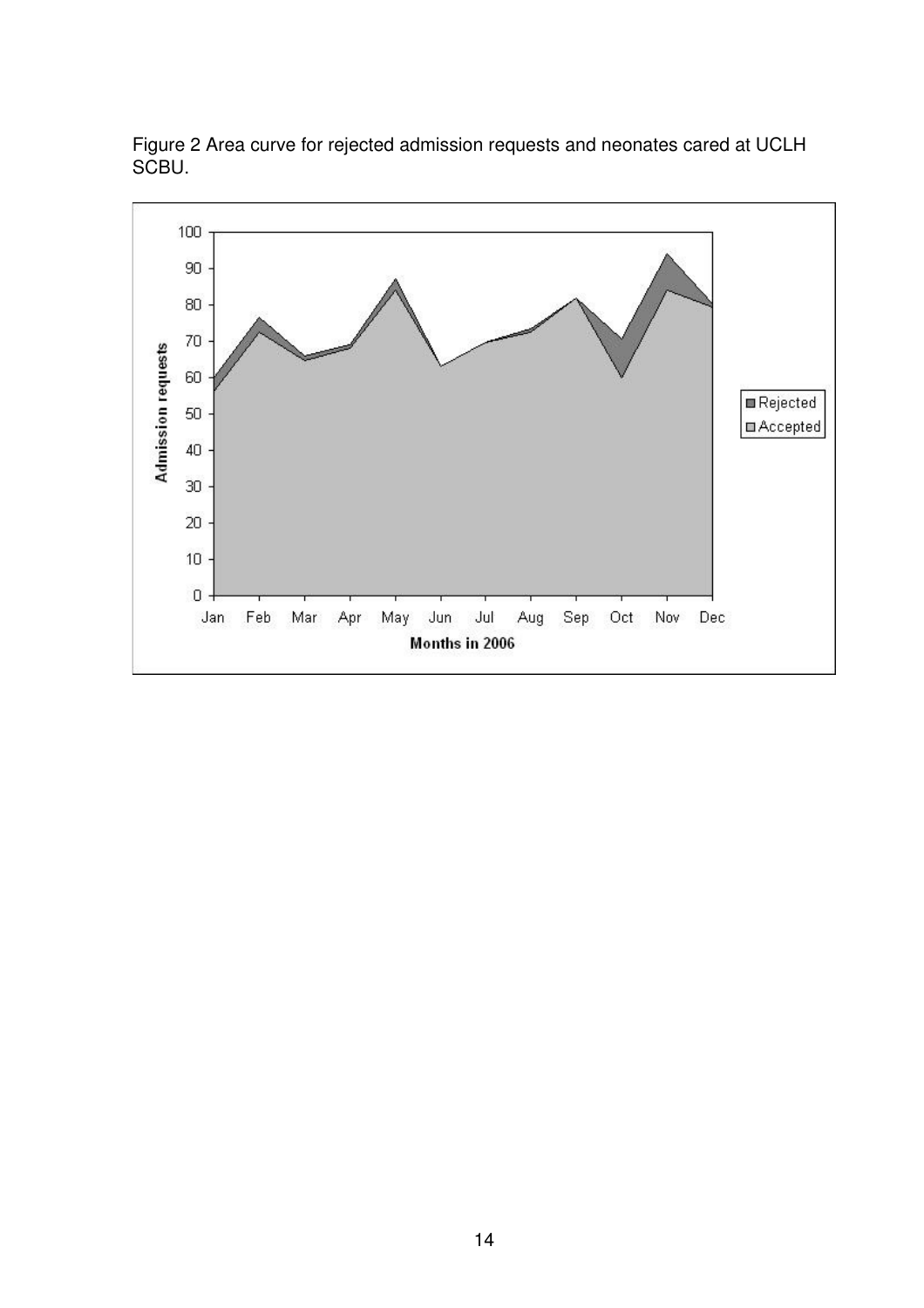

Figure 3 Weekly mean number of cots occupied and number of funded cots at UCLH NICU.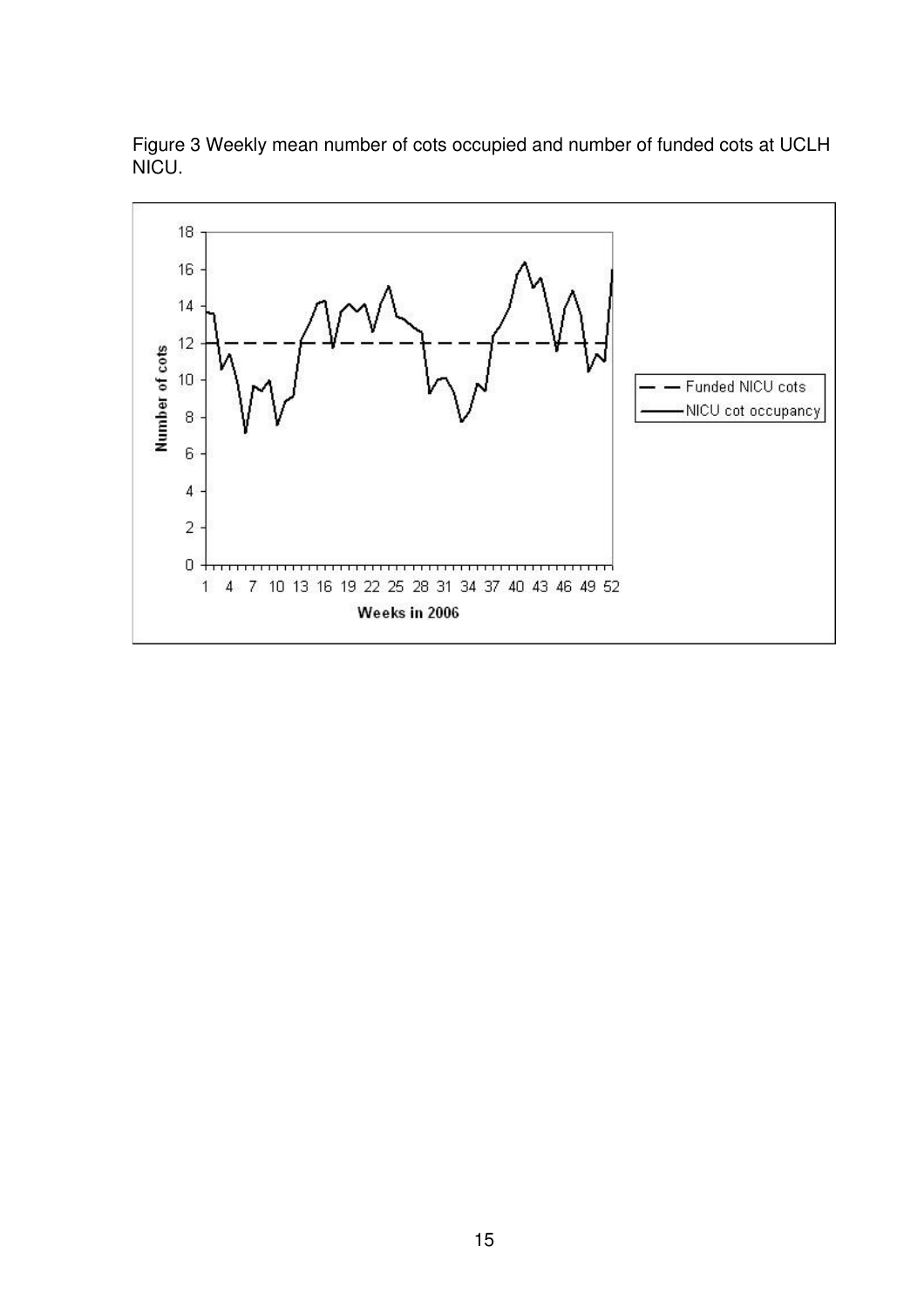

Figure 4 Weekly mean number of cots occupied and number of funded cots at UCLH SCBU and TC.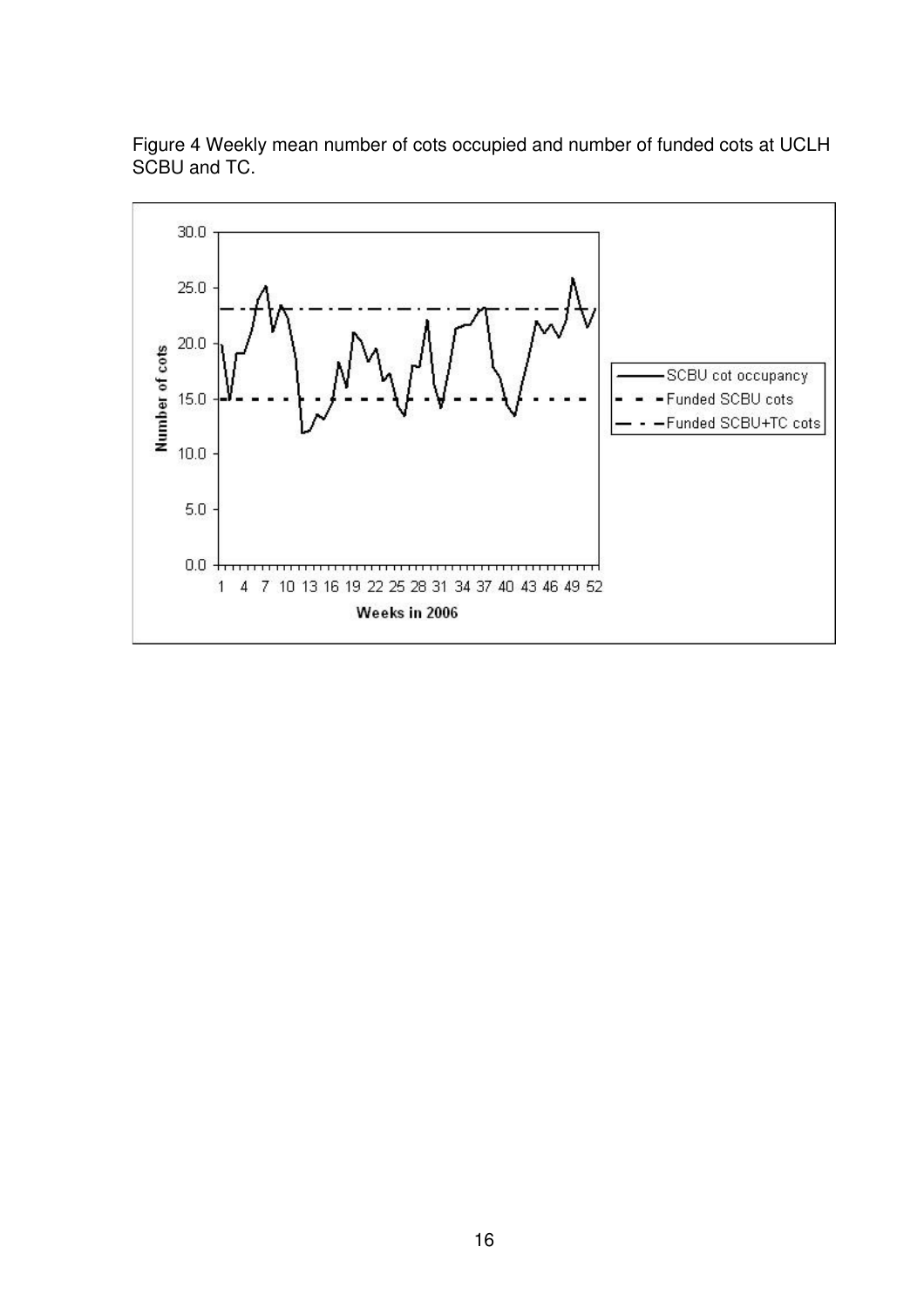

# Figure 5 Proposed model for UCLH NICU-SCBU system.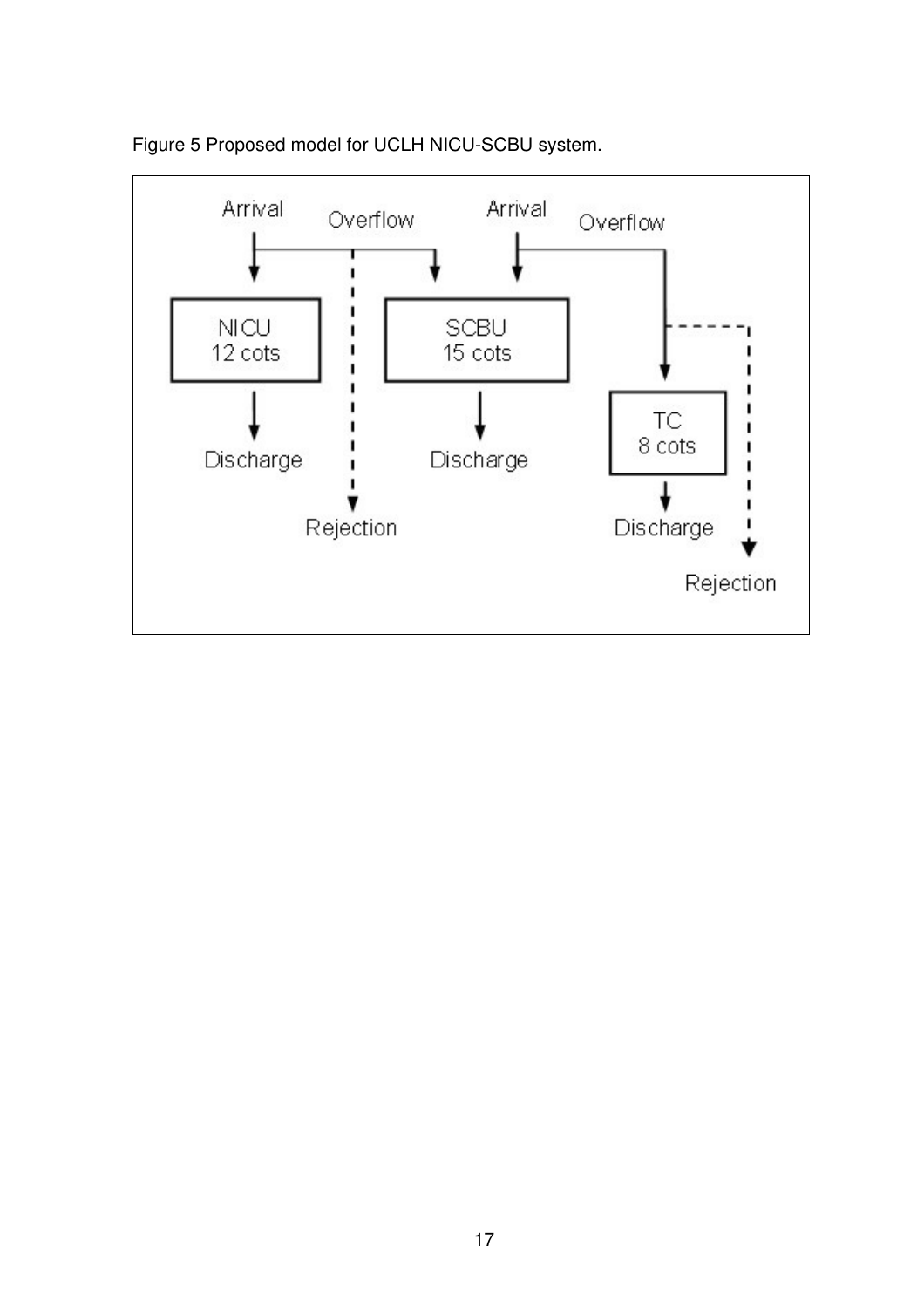

Figure 6 Rejection probability against number of cots at NICU.